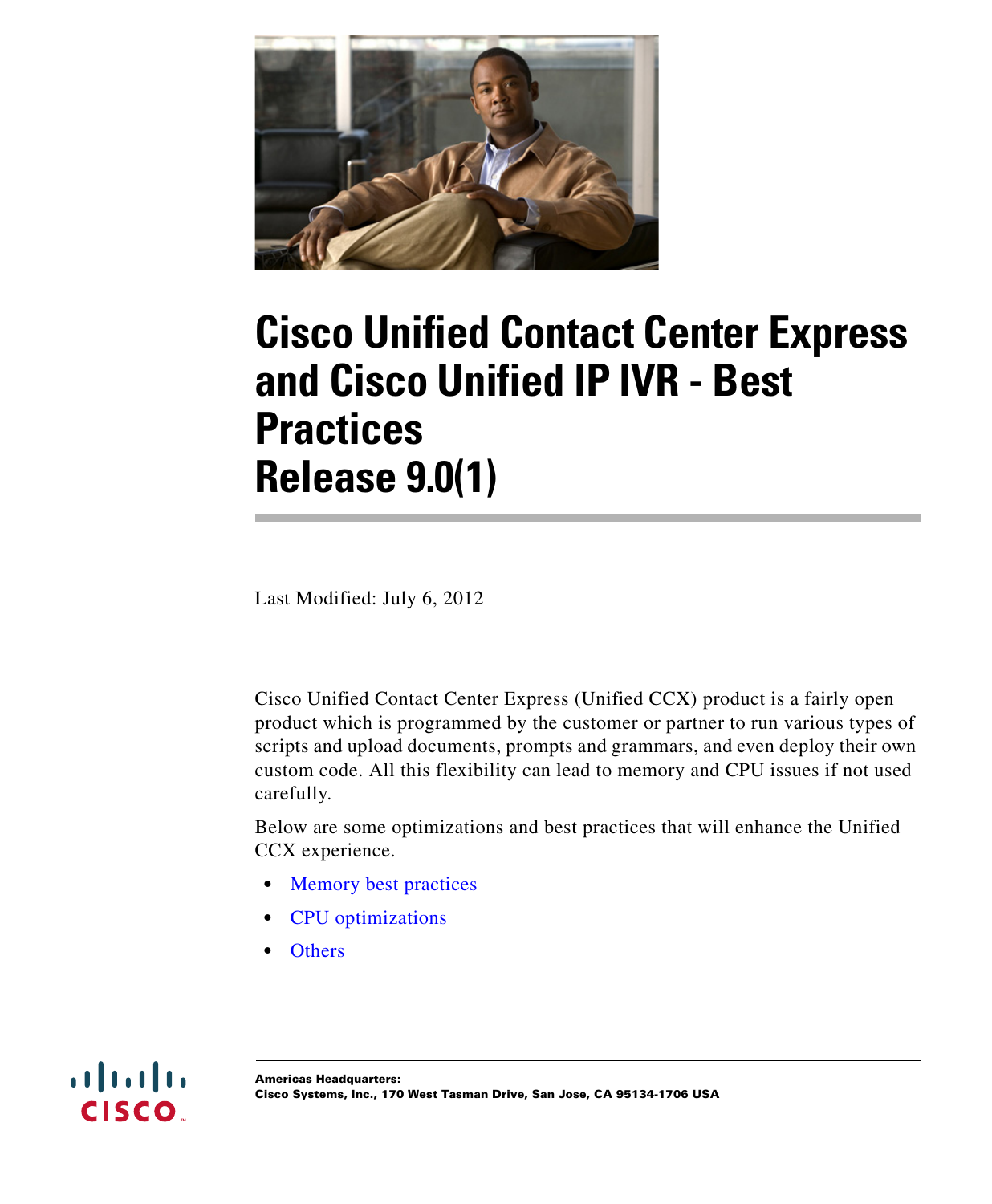# <span id="page-1-0"></span>**Memory best practices**

#### **Custom code**

Customers and partners are allowed to create and deploy their own code which can be invoked from the scripts directly. This code shares the same memory and has the same privileges as the Unified CCX system main engine.

While these privileges gives tremendous amount of capability to the customer to define the behavior of the system and the logic it can execute while handling customer contacts, it also means that any faulty or malicious code can bring down the system. Problems that could arise due to custom code include memory leak, access violations, and other CPU and timing issues. While these are normal for any program, care must be taken to test the custom code outside the Unified CCX system and also in Unified CCX context before deploying it into production.

You are also encouraged to use possible Java techniques to test the code outside the Unified CCX environment. These include JTest unit testing, memory profiling, and any other suitable forms of stress test. Attention should also be provided to handling of error situations and exceptions.

#### **Large scripts**

Care should be taken while deploying very large scripts into the Unified CCX system, as large scripts take up a big portion of the limited memory of Unified CCX Engine. The memory is actually shared with all the logic for call processing.

Limited memory is generally not an issue for most of the time as there is enough space for most needs. However, as there is no mechanism to judge the optimal size of scripts, memory consumption will remain a potential pitfall for the existing releases.

An equivalent of large scripts is very large VoiceXML scripts. Here again since the whole script is loaded into memory for each invocation (each call) in the parsed form, it can lead to excessive memory usage and subsequent crash. Note that since VoiceXML scripts may be loaded from external websites, partners and customers may not be fully aware of memory needs of the scripts during execution. Once again such situation can be averted by pretesting these scripts.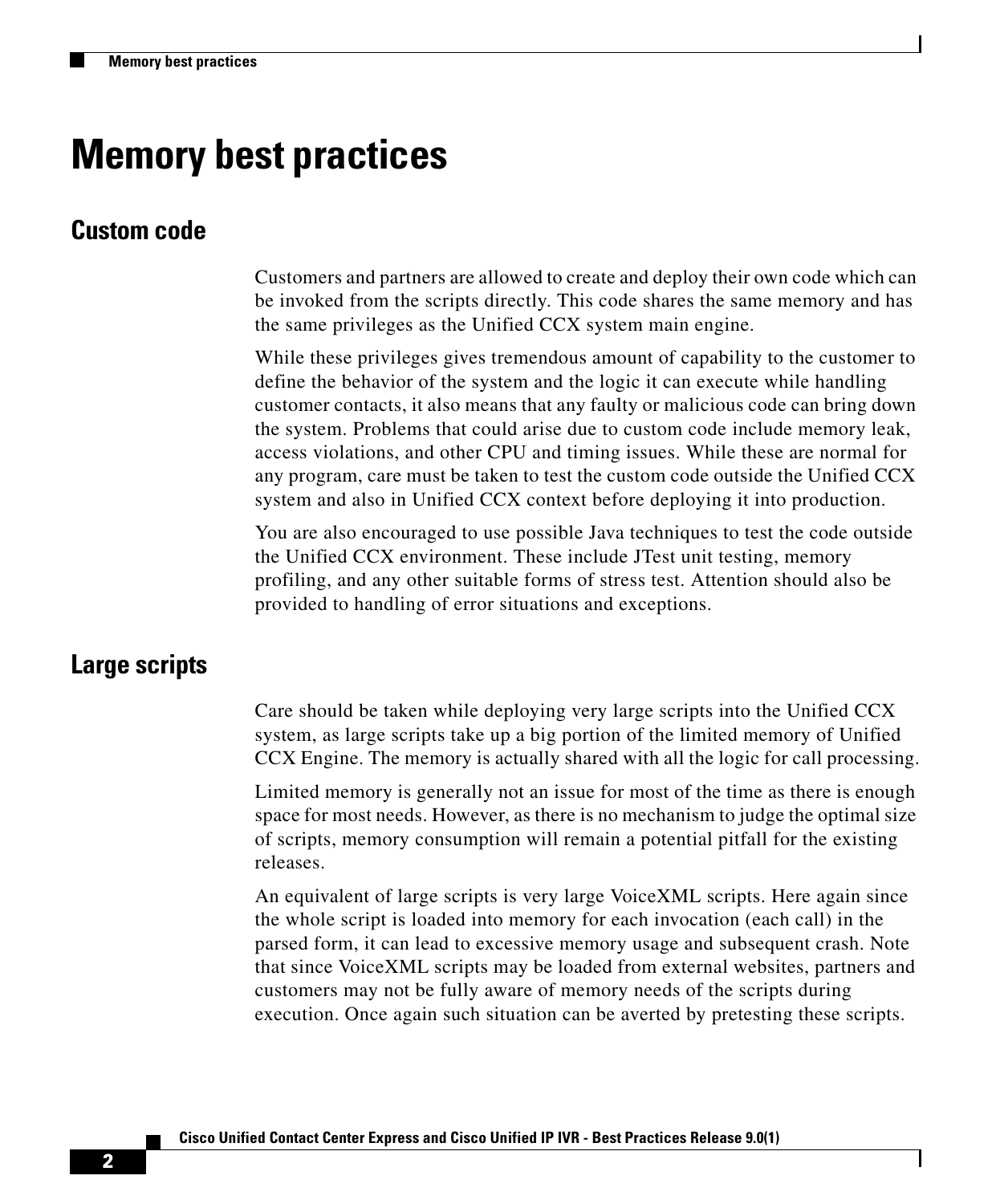### **Multiple applications**

While large scripts remain a potential issue, creating a huge number of applications which use the same script or very similar scripts can also lead to excessive memory consumption leaving very little for other activities like call processing.

Again script developers can be imaginative and build logic inside the script to handle calls in different ways for different originating triggers. Thus, a single application can be deployed with multiple triggers. The script can be coded to handle the calls to these triggers slightly differently, that is, playing a different prompt or presenting a different language. Another way of customizing parameters for different triggers is to store the information either in a custom database or in an XML document that can then be read within the script to determine parameter values based on the dialed number.

The point to be noted here is that with each application one script is loaded into memory. If the script happens to be the same one for different applications, then it is loaded multiple times using up precious memory.

### **Prompts and grammars**

Prompts, grammars, and other run time document objects loaded into Unified CCX Engine memory during execution can bring down the system if they are too large in size.

Such situation can arise if there are large advertisement prompts.

# **Excessive usage of script variables (especially strings)**

Using a large number of string variables coupled with large call volume can lead to excessive memory usage and subsequent crash.

The same can occur with other variable types. This issue can be curbed by suitable optimization.

# **Reading or parsing large XML files**

This has impact during runtime, depending on the number of instances of the application that are executing simultaneously, since the XML file will be loaded into memory with every application session.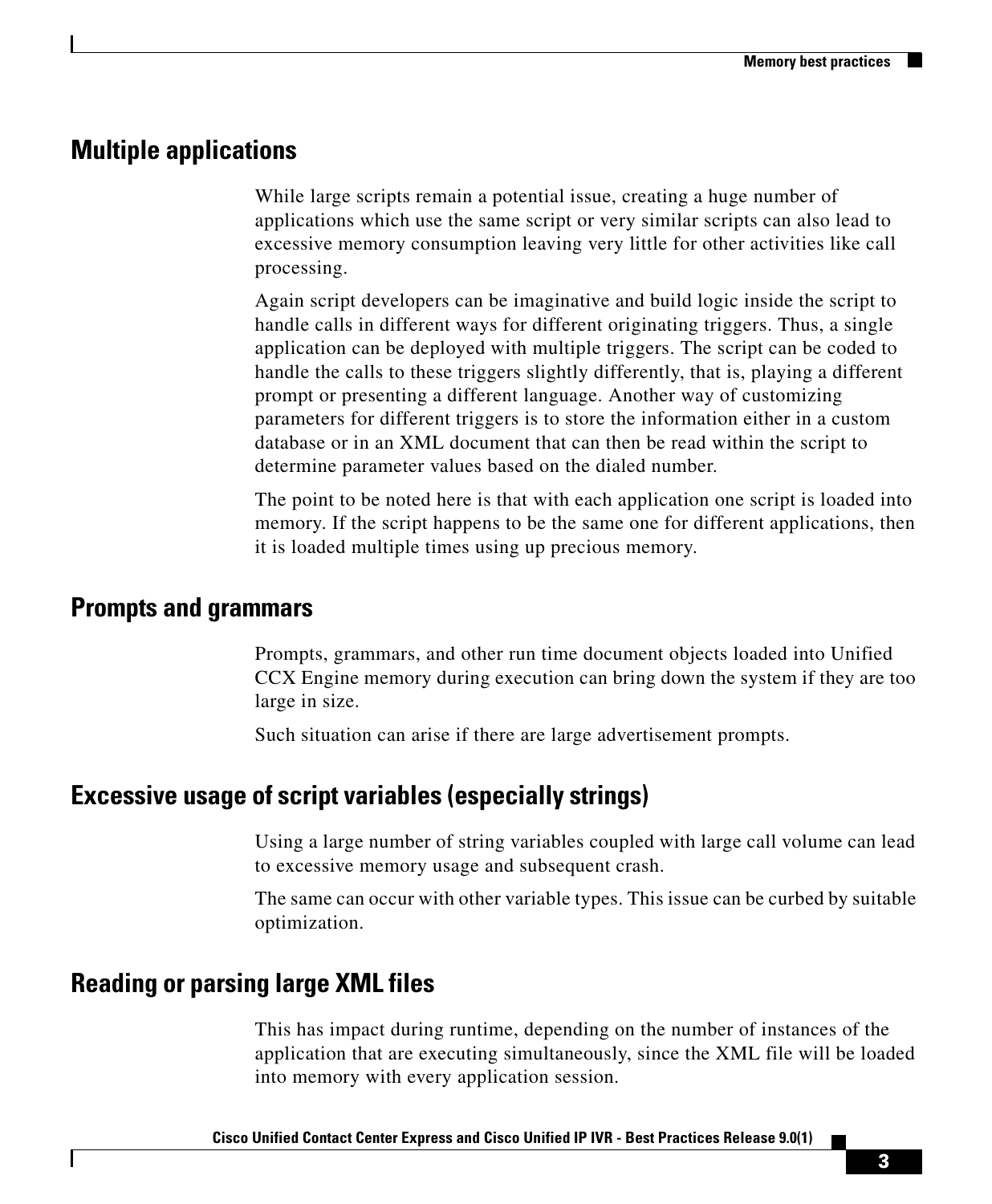#### **Reading enterprise database**

While using database (DB) steps in Unified CCX Editor, use the DB Release step after a DB Read or DB Write step to utilize the connection pool effectively.

#### **Generating heap or thread dumps**

In spite of your best efforts once in a while you may encounter Java memory leaks and crashes due to these leaks. In such cases TAC often requires customers to collect Unified CCX Engine Java heap dumps (and possibly thread dumps) for analysis. Such heap and thread dumps should strictly be done only during off-peak hours to minimize disruption to active calls.

Here it should also be highlighted that the Unified CCX main Engine process memory is bounded and fixed. This step has been taken to optimize real time call processing which is the core functionality of the product. It also means that there is no scope of increasing the memory pool of Unified CCX Engine even if the system has spare main memory (RAM). Unified CCX provides a mechanism to monitor the Unified CCX Engine memory usage in real time and generate alarms upon hitting certain thresholds.

Efficient and optimized coding, which are the guidelines of programming also apply to script (and custom code) development.

The above guidelines are not exhaustive, and that is where the knowledge, care and imagination of the script programmers come into play. And to re-emphasize, script programmers must as a rule test the scripts just like they would any other software programs, taking extra care of the boundary and rare conditions.

# <span id="page-3-0"></span>**CPU optimizations**

#### **Call volume**

Call volume is always highlighted even before the system is designed and bought. So issues due to excessive call volume are not common.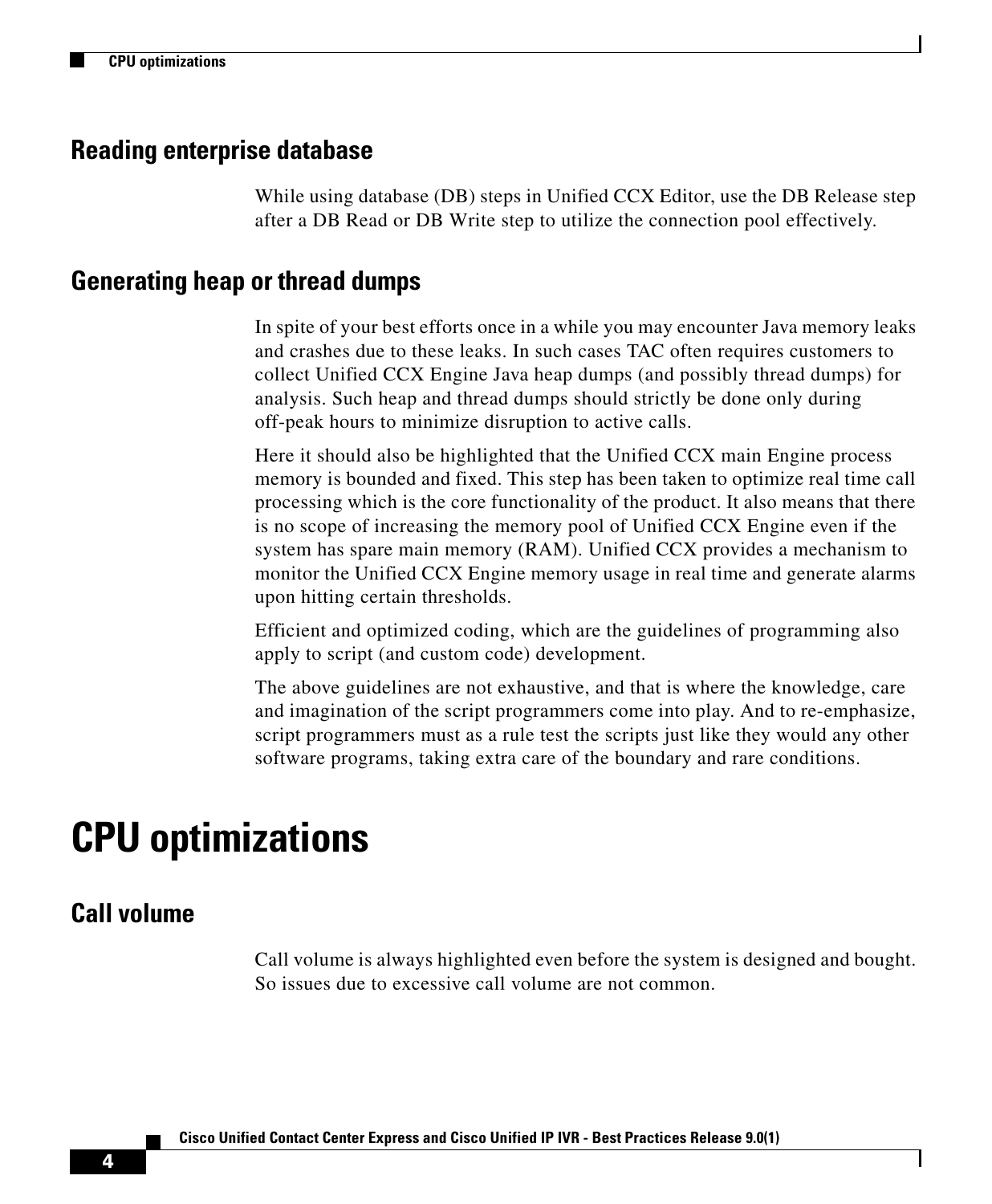However, one must keep in mind that call volume is not just the BHCC or BHCA figure which is calculated across an hour or several hours. If there is a sudden surge in calls over a few seconds, CPU can peak and lead to dropped or failed calls. Refer to the config and ordering tool to make sure that the system is within the specified guidelines for expected call volume.

#### **Usage of heavy scripts**

Script developers must be aware of any complex (CPU intensive) computation that the scripts might be required to do. Tight loops and or CPU hogging threads, specially as part of custom code, can use up CPU and lead to starvation for actual call processing. This in turn will manifest as dropped or failed calls.

#### **Voice XML**

VoiceXML scripts are in general more CPU-intensive due to a whole lot of parsing of XML documents. When this is done in real time in parallel with call processing, the latter can be affected.

VoiceXML scripts should be deployed with care.

### **HTTP requests**

HTTP requests to query various kinds of status and real-time information when made frequently, say every 3-5 seconds, causes extra load on the system in terms of memory and CPU usage.

The general impression is that when there is no call to process, it is alright to run queries. However, one must keep in mind that these HTTP requests also need to be processed and they share the same resources – CPU and memory, as required for call processing.

#### **Maximum number of executed steps**

The customer should not change the "max number of executed steps" parameter unless instructed by TAC. The purpose is to prevent infinite loops which can greatly impact system performance.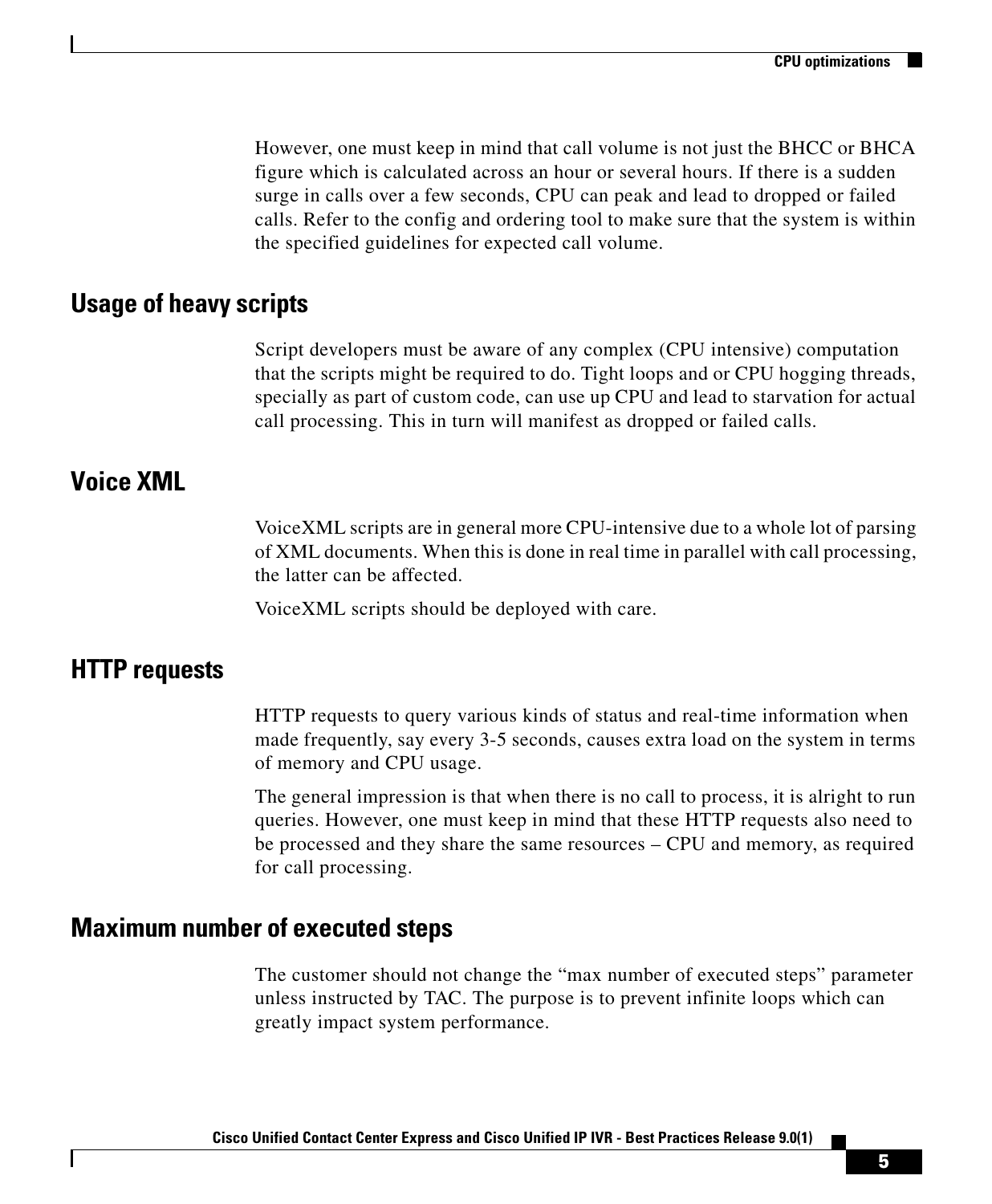# <span id="page-5-0"></span>**Others**

# **Non-customary usage of Unified CCX database**

Unified CCX database server is to be used exclusively by Unified CCX components. Hence, customers are not allowed to create databases and or tables in the Unified CCX DB server. Customers can, however, read historical data records for analysis where the canned reports do not suffice.

In such cases, all DB access should be tested thoroughly by partner and or customer to ensure that there is no impact to Unified CCX in terms of performance.

Take care not to leave non-functional DSNs since Unified CCX polls the DSNs periodically. It is not possible to judge if a DSN is temporarily or permanently unavailable. Even though there is virtually no limit on the number of DSNs that can be configured, use DSNs judiciously.

#### **Operation in island mode due to network outage**

The island mode occurs when one of the Unified CCX node(s) gets detached from the LAN while still functioning. In the island mode, both nodes run as masters of all components. It must be noted that when the network connectivity is restored for the detached node, it goes through convergence when a single master is elected. As a result, both engines drop mastership as well as all active calls.

Similarly, if master re-election is done on purpose it must be noted that there will be disruption of calls. Also mastership moves to the more powerful machine hardware and if both Engine nodes are of equal power, the election outcome is non-deterministic.

#### **Disk fragmentation in Windows environment**

Windows OS (more specifically NTFS) has the unique issue of disk fragmentation. With prolonged usage, various files are created in memory and deleted/purged. However this leads to fragmentation as the contiguous bytes of memory are broken up into smaller and smaller chunks. When the disk is heavily fragmented, any fair-sized disk space requirement cannot be satisfied. Disk reads and writes are also affected since the files spread across multiple fragments.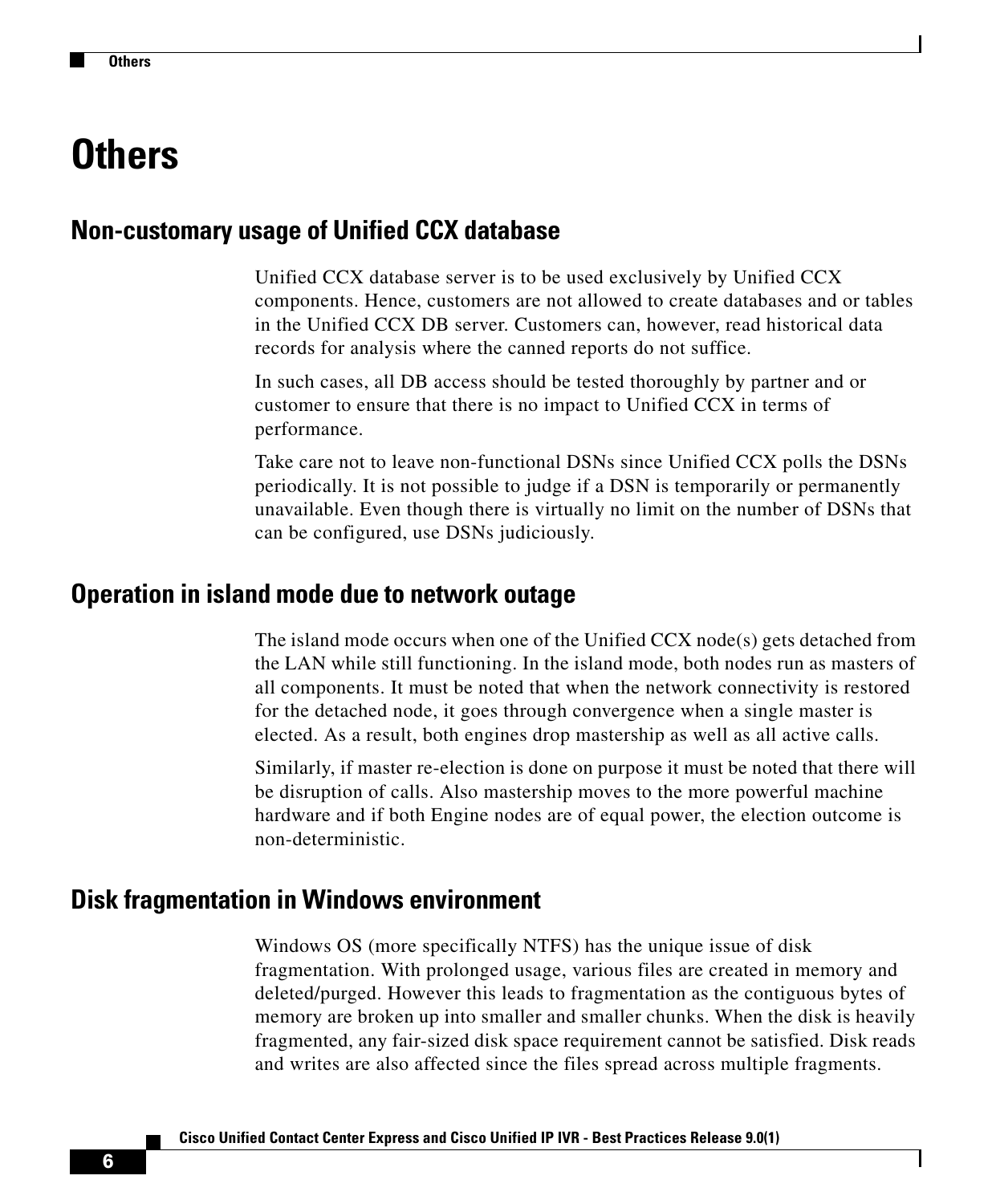This can cause pauses in the system with catastrophic impact on call processing as all the processes could even be forced to freeze for seconds.

Hence, disk defragmentation activity should be added to regular maintenance operations. However all disk defragmentation operation should strictly be run during off-peak hours.

### **Low disk space**

Low or insufficient disk space can also bring down the system. Care must be taken to ensure that the system never reaches such a situation.

Few of the activities which are helpful to avoid low disk space are:

- **•** Properly set DB purging.
- **•** Set the number of trace files to be generated at optimal levels/numbers.
- **•** Turn off excess tracing when not needed. This usually happens after a debugging session when traces are turned ON, but administrators forget to turn them OFF once done.

Free disk space should be maintained at 15% or higher for best all round results. Disk defragmentation operation also runs more efficiently or with less disruption with 15% or more of free disk space.

# **Third party software**

Cisco does not permit any unapproved third party software on the Unified CCX server. Only Cisco approved anti-virus, anti-spyware software should be used along with the compatible version of Cisco Security Agent. On similar lines, no patches or upgrades should be applied to SQL Server, Java, or Windows itself. Only Cisco provided or approved patches are allowed.

# **Regular backup and recovery testing**

Customers are encouraged to take advantage of the regular backup mechanism built into Unified CCX (and associated products like Cisco UCM). Since a backup is meaningful only if the recovery mechanism works fine it is recommended that a replica system be used to test the recovery without touching the production system. This is only if a replica system can be afforded.